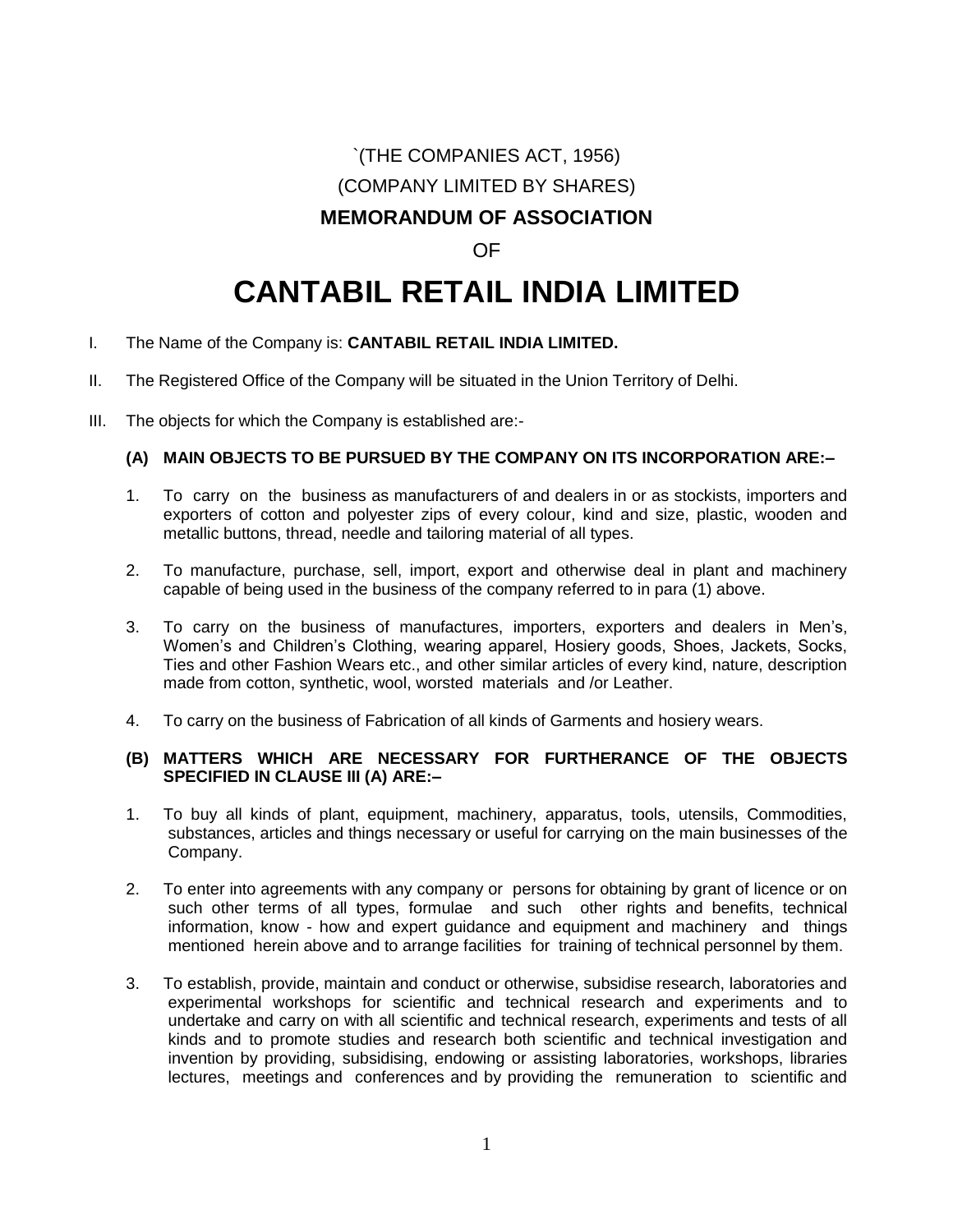technical professors and teachers and to award scholarships, prizes, grants and bursaries to students or independent students or otherwise and to encourage, promote and reward studies, researches, investigations, experiments, tests and inventions of any kind that may be considered likely to assist the main businesses of the Company.

- 4. To acquire by concession, grant, purchase, licence or otherwise either absolutely or conditionally and either alone or jointly with others land, buildings, machinery, plants, utensils, works, conveniences and such other movable and immovable properties of any description and any patents, trademarks, concessions, privileges, brevets d'invention, licences, protections and concessions conferring any exclusive or limited rights to any inventions, information which may seem necessary for any of the objects of the Company and to construct, maintain and alter any building or work, necessary or convenient for the business of the Company and to pay for such land, buildings, works, property or rights or any such other property and rights purchased or. acquired by or for the Company by shares, debentures, debenture stock, bonds or other securities of the Company or otherwise and manage, develop, let on lease of for hire or otherwise dispose at such time or times and in such manner and for such consideration as may be deemed proper or expedient to attain the main objects of the Company.
- 5. To act as consultants in items being dealt with by the company in the matter of manufacturing, buying, selling, importing and exporting of raw material in their finished, semi-finished or in their raw form.
- 6. To enter into any arrangement with any government, for Authorities, Municipal local or otherwise or any person or company, in India or abroad, that may seem conducive to the main objects of the company of any of them and to obtain from any such Government, Authority, persons or company any rights, privileges, charters, contracts, licences and concessions which the company may carry out, exercise and comply therewith.
- 7. To apply for and obtain any order of Central/State or such other authority for enabling the Company to carry on any of its objects into effect or for effecting any modifications of the Company's constitution or for any other such purpose, which may seem expedient and to make representations against any proceedings or applications which may seem calculated directly or indirectly to prejudice the company's interests.
- 8. To enter into partnership or into any arrangement for sharing profits, union of interest, cooperation, joint-venture, reciprocal concessions or otherwise with any person, firm or company carrying on or engaged in any business or transactions which this Company is authorised to carry on and subject to the provisions of the Companies Act, 1956/ the Companies Act, 2013, to amalgamate with any other such Company having main objects altogether or in part similar to those of the Company.
- 9. To purchase or otherwise acquire and undertake the whole or any part of the business, property, rights and liabilities of any company firms or person carrying on business which the Company is authorised to carry on or is possessed of rights suitable for the main objects of this Company.
- 10. To do all or any of the above things as principals, agents, contractors, trustees of otherwise and by or through trustees, agents of otherwise and either alone or in conjunction with others and to do ail such other things as are incidental or as may be conducive to the attainment of the main object is or any of them.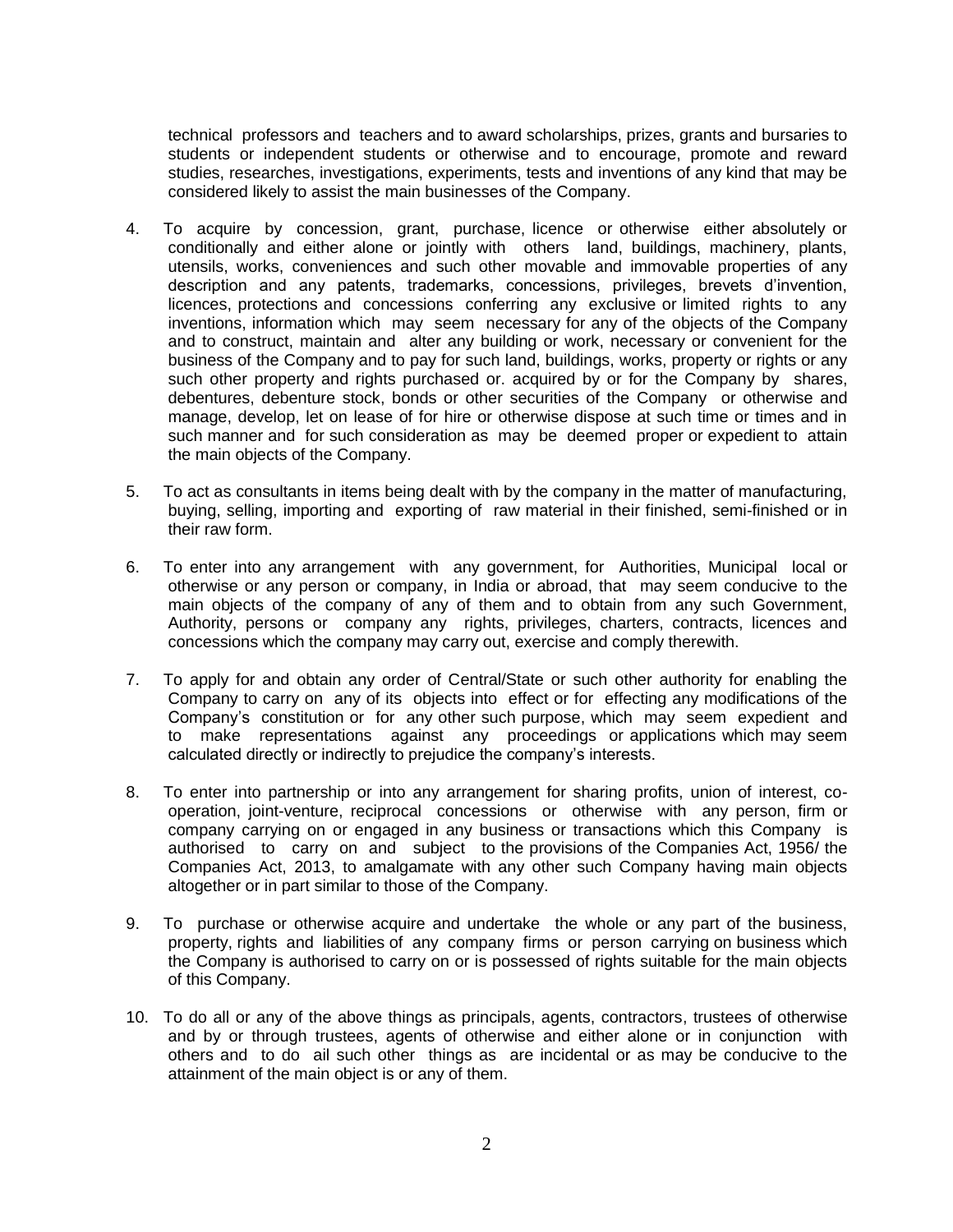- 11. To promote, form and register, aid in the promotion, formation and registration of any company or companies, subsidiary or otherwise for the purpose of acquiring all or any of the properties, rights and liabilities of this Company and to transfer to any such company any property of this Company and to be interested in or take or otherwise acquire, hold, or otherwise dispose of shares, stock, debentures and such other securities of all types in or of any such company, subsidiary or otherwise for all or any of the main objects mentioned in this Memorandum of Association and to assist any such company and to undertake the management and secretarial or such other work duties and business on such terms as may be arranged.
- 12. To open accounts with any bank of financial institution and to draw, make, accept, endorse, discount, execute and issue promissory notes, bills of exchange, hundies, bills of lading, warrants, debentures and such other negotiable or transferable instruments of ail types and to buy the same.
- 13. Subject to the provisions of the Companies Act, 2013 and the Rules/ Regulations made therein and directions issued by Reserve Bank of India to borrow, raise or secure the payment of money or to receive money as loan, at interest for any of the objects of the company and at such time or times as may be expedient, by promissory notes, bills of exchange, hundies, bills of lading, warrants or such other negotiable instruments of all types or by taking credit in or opening current accounts or over-draft accounts with any person, firm, bank or company and whether with or without any security or by such other means, as may deem expedient and in particular by the issue of debentures or debenture stock, perpetual or otherwise and in security for any such money so borrowed, raised or received and of any such debentures or debenture stock so issued, to mortgage, pledge or charge the whole or any part of the property and assets of the Company, both present and future, including its uncalled capital, by special assignment or otherwise or to transfer or convey the same absolutely or in trust and to give the lenders power of sale and other powers as may seem expedient and to purchase, redeem or pay off such securities, provided that the Company shall not carry on the business of banking within the meaning of the Banking Regulations Act, 1949.
- 14. To invest in other than investment in company's own shares, the moneys of the company not immediately required in such shares or upon such securities or investments and in such manner as may, from time to time be determined.
- 15. To advance money not immediately required by the Company or give credit to such persons, firms or companies and on such terms with or without security as may seem expedient and in particular to customers of and such other having dealings with the Company and to give guarantees of securities of any such persons, firms or companies as may appear proper or reasonable provided that the Company shall not carry on the business or banking, within the meaning of Banking Regulations Act, 1949.
- 16. To sell, improve, alter, manage, develop, exchange, lease, mortgage, enfranchise dispose of, turn to account to otherwise deal with all or any part of the land, properties, assets and rights and the resources and undertakings of the Company, in such manner and on such terms as the Directors may think fit.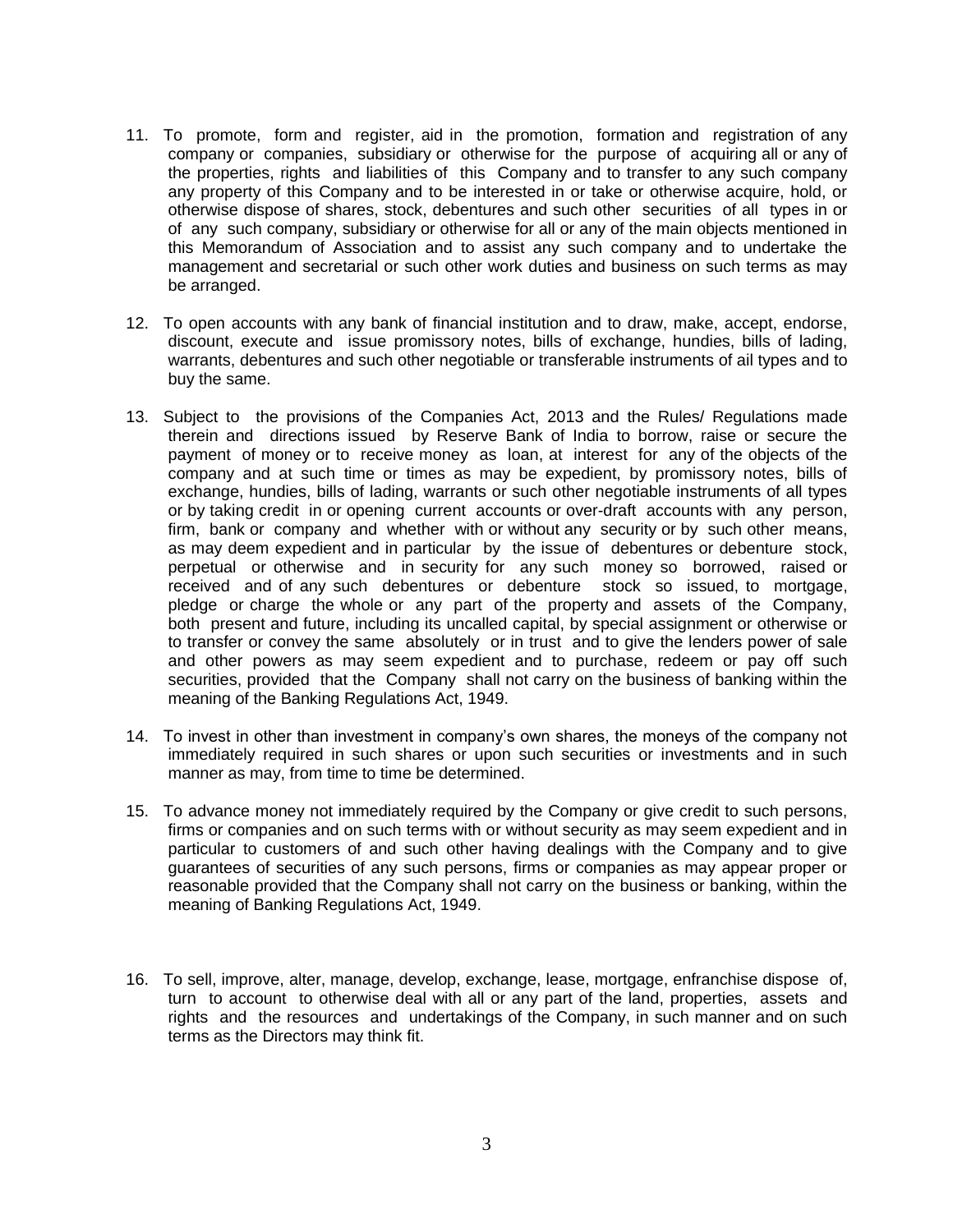- 17. To remunerate any person or company for services rendered or to be rendered in or about the formation or promotion of the Company or the conduct of its business.
- 18. To create any depreciation fund, reserve fund, sinking fund, provident fund, superannuation fund or any special or other such fund, whether for depreciation or for repairing, improving, extending or maintaining any of the properties of the Company or for redemption of debentures or redeemable preference shares, workers' welfare or for any other purpose conducive to the interest of the Company.
- 19. To provide for the welfare of employees or ex employees (including Directors and other officers) of the Company and the wives and families or the dependents or connections of such persons, by building or contributing to the building of houses, dwellings or chawls or by grants of money, pensions, allowances, bonus, or other such payments or by creating and from time to time, subscribing or contributing to provident fund and other associations, institutions, funds or trusts and / or by providing or subscribing or contributing towards places of instruction and recreation, hospital and dispensaries, medical and other such attendances and assistance as the Company shall think fit.
- 20. To undertake and execute any trusts, the undertaking of which may seem desirable, either gratuitously or otherwise, for the attainment of the main objects of the Company.
- 21. To procure the incorporation, registration, or such other recognition of the Company in the Country, State or place outside India and to establish and maintain local registered and branch places of the main business in any part of the world.
- 22. To adopt such means of making known the business of the Company as may seem expedient and in particular by advertising in the press, by circulars by purchase and exhibition of works of art or interest, by publication of books and periodicals and by granting prizes, rewards and donations or holding exhibitions.
- 23. To assist any company or other such enterprise in its dealings with any Government, local, statutory and such authority whether in India or abroad in the legitimate pursuit of its activities, and to procure capital for any company or enterprise.
- 24. To carry on the business of manufacturers of importers, exporters and dealers in men's women's and children's clothing and wearing apparel hosiery goods, carpets, duries, mats, rugs, blankets and such other similar articles of every kind, nature and description made from cotton, synthetic, wool, worsted Material and/or leather.
- 25. To carry on the business of investment, hire purchase, and leasing of all movables and immovables.
- 26. To carry on the business of manufacturers of and dealers in all kinds of carpets, durries, mats, rugs, blankets and other similar articles of woollen and worsted materials.
- 27. To carry on the business or businesses of manufacturers, importers and exporters of and dealers in forgings, press, structural and rolling works of all kinds and in particular (i) bolts and nuts, rivets, washers, wires, nails, screws, hinges, hooks bolts, tower bolts, dogspikes, and press work of all kinds; (ii) rods, bars, wires, sheets and all kinds of ferrous and nonferrous rolling works; (ii) hand and machine tools; (iv) sanitary fittings and sanitary pipes;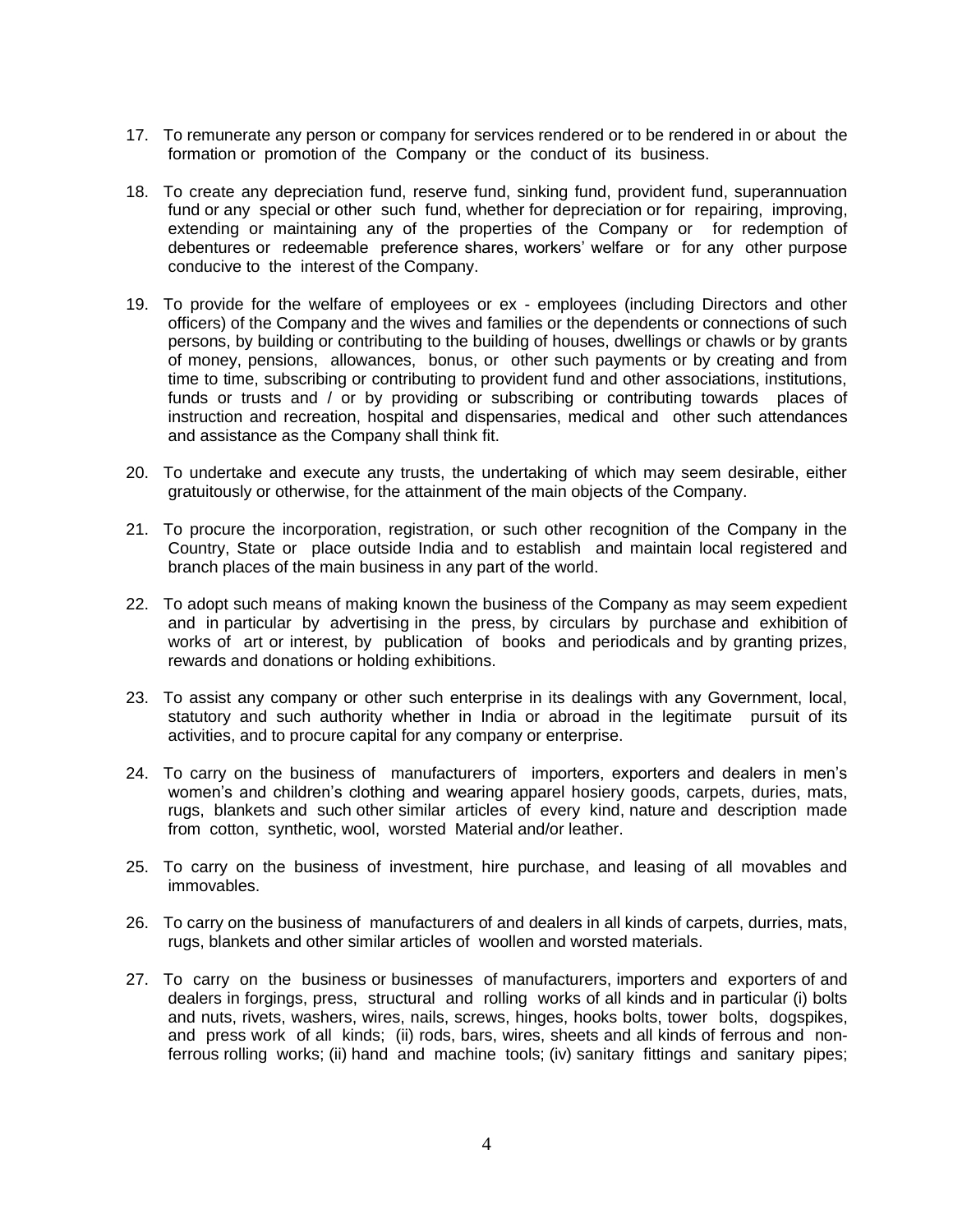(v) utensils cutlery of steel or aluminium; (vi) electrical appliances, gadgets, and (vii) cycle parts.

- 28. To carry on the business of businesses of manufacturers, importers and exporters of brushes of all kinds.
- 29. To carry on the business of manufacturers and dealers of all kinds of paper and paper products.
- 30. To guarantee the payment or performance of any contracts or obligations or become surety for any person, firm or company for any purpose and to act as agents for the collection, receipt or payment of money and to act as agents for the render services to customers and others and to give guarantees and indemnities.
- 31. To carry on the business of manufacturers, dealers and fabricators of components, gagets, accessories and ancillaries, instruments relating to conversion of solar energy into heat and electricity and also relating to conversion of all kinds of renewable sources of energy and also conservation of energy.
- 32. To carry on the business of steam and general laundry and to wash, clean, purify, bleach, wring, dry, iron, colour, dye, disinfect, renovate and prepare for use all articles of wearing apparel, household, domestic and such other linen and cotton and woollen goods and clothing and fabrics of all kinds and to buy, sell, hire, manufacture, repair, let on hire, after, improve, treat and deal in all apparatus, machines, materials and articles of all kinds related thereto.
- 33. To carry on the business of importers and exporters, shipowners, ship builders, charters of ships and such other vessels, of all types warehousemen, ships and insurance brokers, forwarding agents and wharfingers.
- 34. To carry on the business as proprietors and publishers of newspapers, periodicals, journals, books and such other literary works and undertakings of all types.
- 35. To carry, on the business as manufacturers of and dealers in all kinds of natural and synthetic rubbers, elastomers, synthetic resin, latex and formulations thereof and of all types of rubber products and goods.
- 36. To carry on the business as manufacturers of and dealers in leather and leather goods of all descriptions and of leather dresses, tanners, hides skins and all things and material connected therewith.
- 37. To carry on the business as manufacturers of and dealers in all types of plastics and plastic products, furniture, fancy goods, stationery, provisions, drugs, medicines chemicals, paints and articles of household use and consumption.
- 38. To carry on the business of canning and preservation tinning and bottling of food stuffs, meat, meat products, potted meats, fruits, vegetables, jam, pickles, sausages, table delicacies and preserved provisions of all kinds and to establish, own, operate, acquire, run and manage canning and such other factories for the purpose of packing, preserving and canning such articles and products.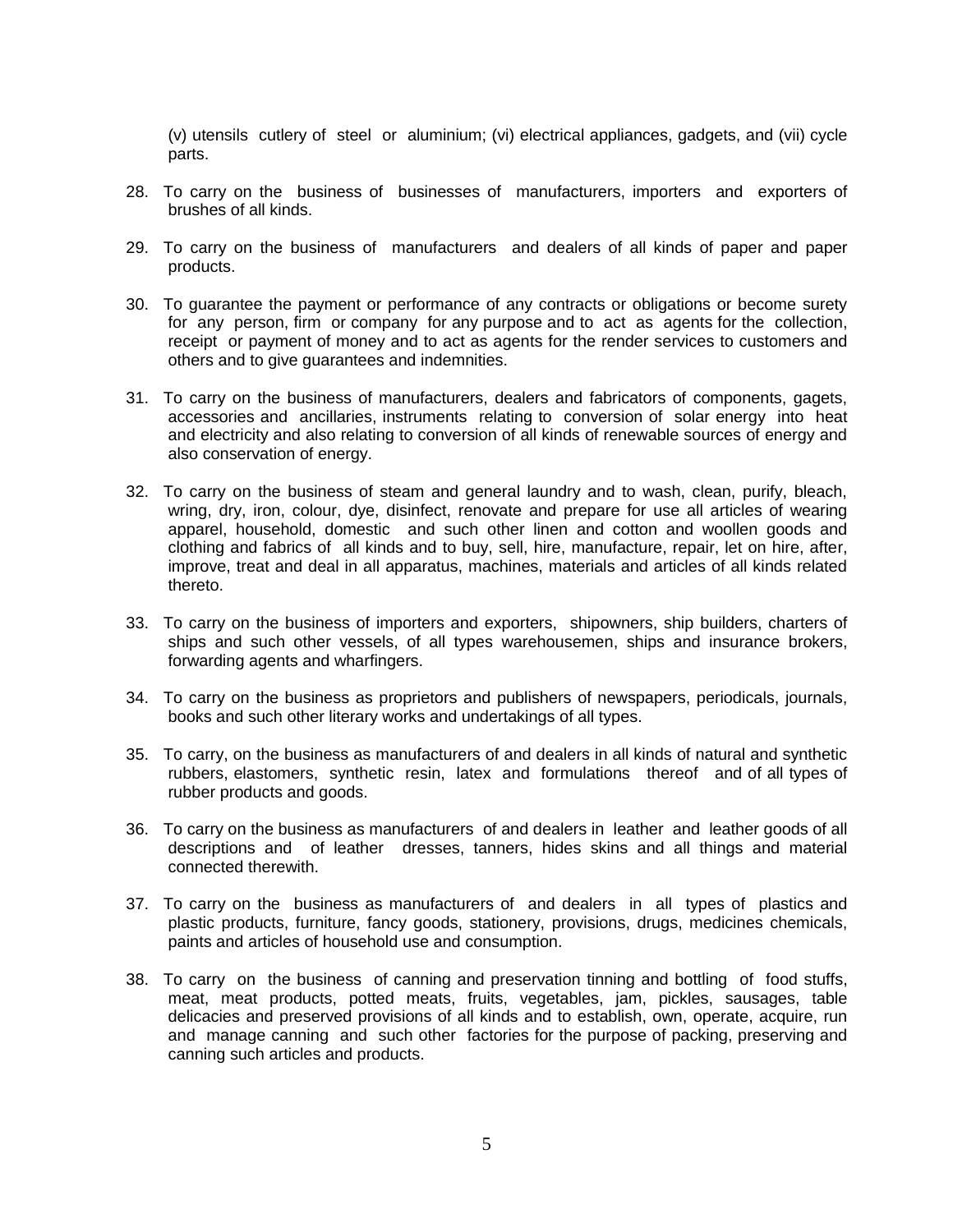- 39. To carry on the business as manufacturers, processors, producers of and dealers in dairy, farm and garden produce of all kinds, such as milk, cream, butter, ghee, cheese, condensed milk, milk powder, malt products, milkfoods and milk products and milk preparations of all description vegetables and fruits of all kinds.
- 40. To carry on the business as manufacturers and dealers in and sellers of all or any type of electronic components, their raw materials and equipments, audio products, electronic calculators, digital products, micro - processor based systems, mini computers, communication equipment and process control equipment, instrumentation and industrial and professional grade electronic equipments,
- 41. To carry on the business of mechanical engineers, iron founders, manufacturers of surgical and scientific materials and apparatus of all kinds, tool-makers, assemblers, brass founders, metal workers, boiler makers, millwrights, iron and steel converters, smiths, metallurgists, tube makers, galavanizers, electro-platers, water works engineers, gas generators, and to buy, sell, manufacture, repair, convert, alter, let on hire and deal in machinery, implements, rolling stock and hardware of all kinds.
- 42. To carry on the business of advisors on problems relating to the administration and organization of industry and business and to advise upon the means and methods for extending, developing and improving all types of business or industries and all systems and processes relating to the production, storage, distribution, marketing and sale of, goods and or relating to the rendering of the services.
- 43. To engage in research in all problems relating to industrial and business management and distribution, marketing and selling and to collect, prepare and distribute information and statistics relating to any type of business or industry.
- 44. To carry on the business of manufacturers and dealers in textiles such as man made fibres, cotton, silk, jute, woollen and synthetic.
- 45. To carry on the business of manufacturing, rolling and processing of all kinds of steel, ferrous and non-ferrous ingots, billets and of all articles and things used in the manufacture, maintenance and working thereof.
- 46. To carry on the business of manufacturing and/or processing of .oxygen and other gases, chemicals, industrial alcohols, graphite electrodes, and petroleum products, vegetable oils, alcoholic and non - alcoholic drinks and beverages of all kinds and brewers and distillers.
- 47. To carry on the business of running trucks, trailers, tempos, motor lorries, motor taxis and conveyances of all types for carriage /transportation of goods and passengers on such routes as the company may deem fit and to do the business of common carriers.
- 48. To carry on the business of manufacturers and dealers of tractors, automobiles, automatic and semi-automatic vehicles, earth moving equipment, cycles, mopeds and any other vehicles.
- 49. To carry on the business of manufacturers and dealers of cement, lime burners and ceramics including sanitary fittings and chinawares.
- 50. To carry on Hotel, motel and catering business.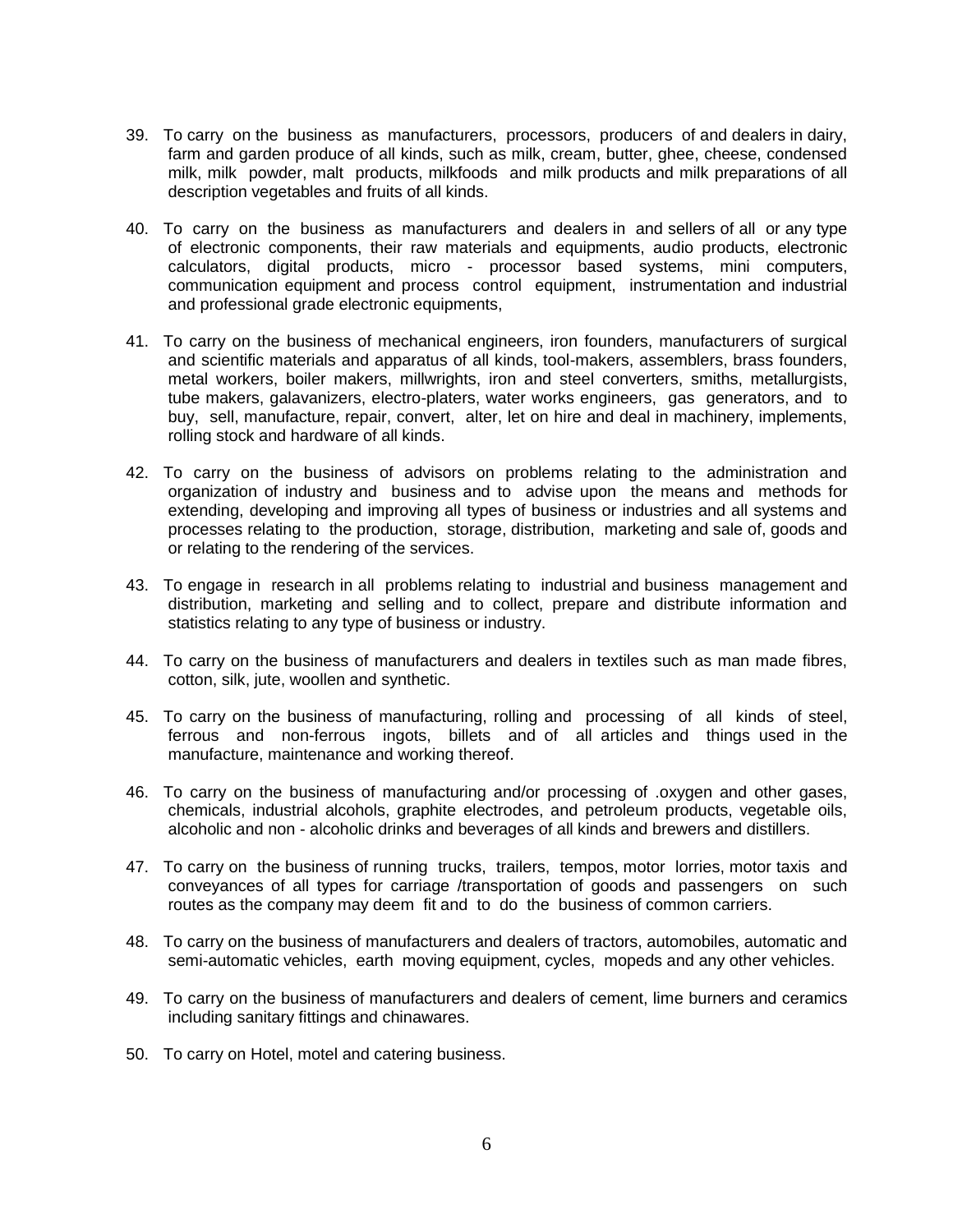- 51. To carry on all or any of the businesses of dealers in and owners of real estate, lands, sites, buildings, mansions, flats, maisonettes, dwelling houses, shops, offices and clubs and for these purposes to purchase, take on lease or otherwise acquire and hold lands or buildings of any tenture or distriction wherever situated or rights or interests therein or connected therewith, to prepare building sites and to construct, reconstruct, pull-down, alter, re model, improve, decorate, design, furnish and maintain the same or otherwise improve the premises or any part thereof and let or lease them put to tenents or sell and dispose them off in such manner as company may deem expedient.
- 52. To set up oil extraction plant with all the modem techniques and to extract all types of oils from oil bearing commodities, seeds and to manufacture crude oils. To carry on the business, import, export, produce prepare, process, refine, Hydrogenate Oils from vegetable, dryfruits and ail types of oil bearings commodities and deal in all types of vegetables oils of every type and description, whether crude or refined, processed perfumed, hydrolised, deodoriged and chemicalised; to acquire plant, mechaneries, equipments accessories and crude material related to the oil industry; to cultivate vegetables and oil bearing seeds and minerals.
- 53. To carry on all or any of the trades and the businesses of meal manufacturers, dealers on consumable stores and provisions of all kinds, food stuffs, grains, flour, seeds, fodder, cane, oils, corn, wheat, wheat products, stores, vegetables oils, vanaspati ghee and Vanaspati products, pure ghee, milk powder, milk cafe and other milk products.
- IV. The liability of members is limited and this liability is limited to the amount unpaid, if any, on shares held by them.
- V. The Authorised Share Capital of the Company is Rs. 17,00,00,000/- (Rupees Seventeen Crore only) divided into 1,70,00,000 (One Crore Seventy Lacs) Equity Shares of Rs. 10/- (Rupees Ten) each.